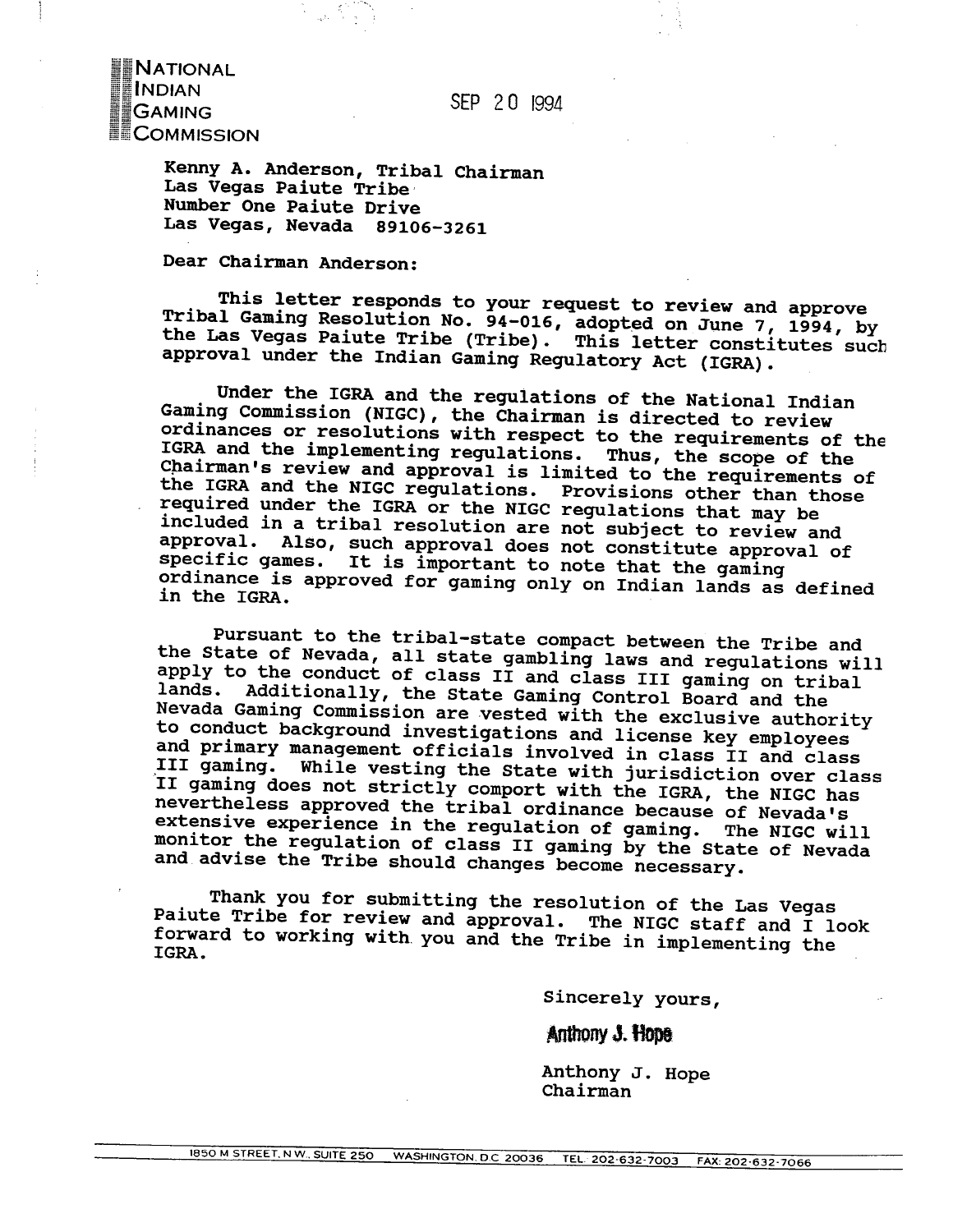

Las Vegas Paiute Tribal Council

Kenny **A.** Anderson, Chairman

Charles Frye, Vice-Chairman

Tonia Carter Norman L. Harris Larry Pete Lawana Ramos

## Larry Pete<br>Marla Pete **RESOLUTION NO.** 94-016

## **RESOLUTION OF THE LAS VEGAS PAIUTE TRIBE AUTHORIZING THE EXECUTION AND DELIVERY OF A GAMING COMPACT WITH THE STATE OF NEVADA AND AUTHORIZING THE CONDUCT OF CLASS I1 AND CLASS 111 GAMING ON THE LANDS OF THE LAS VEGAS PAIUTE TRIBE IN ACCORDANCE WITH THE INDIAN GAMING REGULATORY ACT**

**WHEREAS,** the Las Vegas Paiute Tribe (the "Tribe") is organized under the provisions of the Indian Reorganization **Act** of June 18, 1934 (48 Stat. 984) and a Constitution approved by the Tribe on June 24, 1970, as amended; and

**WHEREAS,** pursuant to Article IV, Section 1 of the Tribal Constitution (the "Tribal Constitution"), the Las Vegas Tribal Council (the "Tribal Council") is the governing body of the Las Vegas Paiute Tribe; and

**WHEREAS,** pursuant to Article VII, Section 1, clauses (e), (f) and (g) of the Tribal Constitution, the Tribal Council is empowered, among other things, to manage all economic affairs and enterprises of the Las Vegas Paiute Tribe, to regulate the conduct of trade and the use and disposition of tribal property and to enact IegisIation for the purpose of safeguarding and promoting the peace, safety, morals, and general welfare of the members of the Las Vegas Paiute Tribe; and

**WHEREAS,** the Tribe has determined to proceed with the development of the Tribe's Snow Mountain Reservation, which development will include, among other things, the construction of four 18-hole golf courses and clubhouse and one or more casino hotels; and

**WHEREAS,** under the Indian Gaming Regulatory Act, Public Law 100-497, as amended ("IGRA"), in order for Class I1 and Class I11 gaming (as defined in IGRA) to be conducted on the lands of the Las Vegas Paiute Tribe, it is necessary for the Las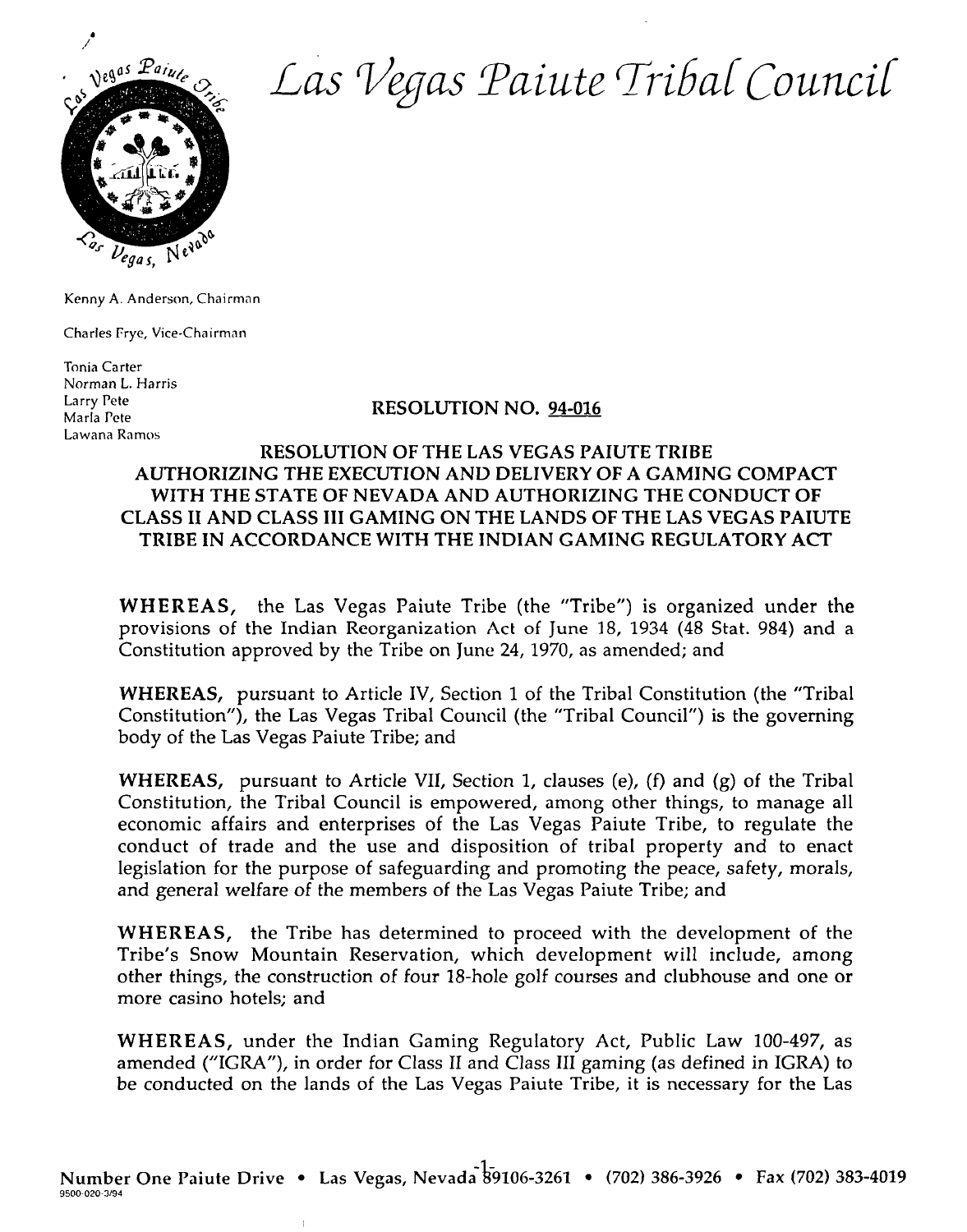Vegas Paiute Tribe to (i) authorize the conduct of Class I1 and Class I11 gaming and (ii) enter into a tribal/state compact with the State of Nevada ("Nevada"); and

**WHEREAS,** as authorized by the Tribal Council on April 5, 1994, the Tribal Chairman has negotiated a tribal/state compact (the "Compact") with Nevada, acting through the State Gaming Control Board and the Nevada Gaming Commission, pursuant to which (i) the gaming laws of Nevada (other than tax laws) will apply to all Class I1 and Class I11 gaming on the lands of the Las Vegas Paiute Tribe, (ii) the State Gaming Control Board and the Nevada Gaming Commission will investigate, license and regulate all such gaming, and (iii) Nevada will not tax Class I1 or Class I11 gaming on the lands of the Las Vegas Paiute Tribe and the Tribe will tax such gaming at the same rates and in the same manner as Nevada taxes such gaming elsewhere in the state; and

**WHEREAS, a** draft of the Compact has been presented to this Tribal Council and has been reviewed to the extent deemed necessary; and

**WHEREAS,** the Tribal Council believes that authorizing the conduct of Class I1 and Class I11 gaming and entering into the Compact will advance the economic affairs of the Tribe and the general welfare of the members of the Tribe;

## **NOW THEREFORE BE IT RESOLVED:**

- 1. Compact. The Tribal/State Gaming Compact between the Las Vegas Paiute Tribe and the State of Nevada, negotiated by the Tribal Chairman, is hereby approved. The Tribal Chairman is authorized and directed to execute the Compact on behalf of the Las Vegas Paiute Tribe and, when the Compact is executed by him and by the designated officials of Nevada, to deliver it to the Secretary of the Interior of the United States of America for approval and publication in the Federal Register as required by Section  $11(d)(8)$  of IGRA.
- 2. Gaming Authorized; Applicable Law. Class II and Class III gaming is hereby authorized to be conducted on the lands of the Las Vegas Paiute Tribe. All such gaming shall be conducted in accordance with the generally applicable gaming laws of Nevada as provided in the Compact.
- 3. **Ownership of Gaming.** As required by Section 11(b)(2)(A) of IGRA, the Las Vegas Paiute Tribe shall have the sole propriety interest in and responsibility for the conduct of any gaming operation authorized by this resolution unless, by subsequent resolution of this Tribal Council, the Tribe authorizes the operation of privately owned games in accordance with Section  $11(b)(4)$  of IGRA.

 $-2-$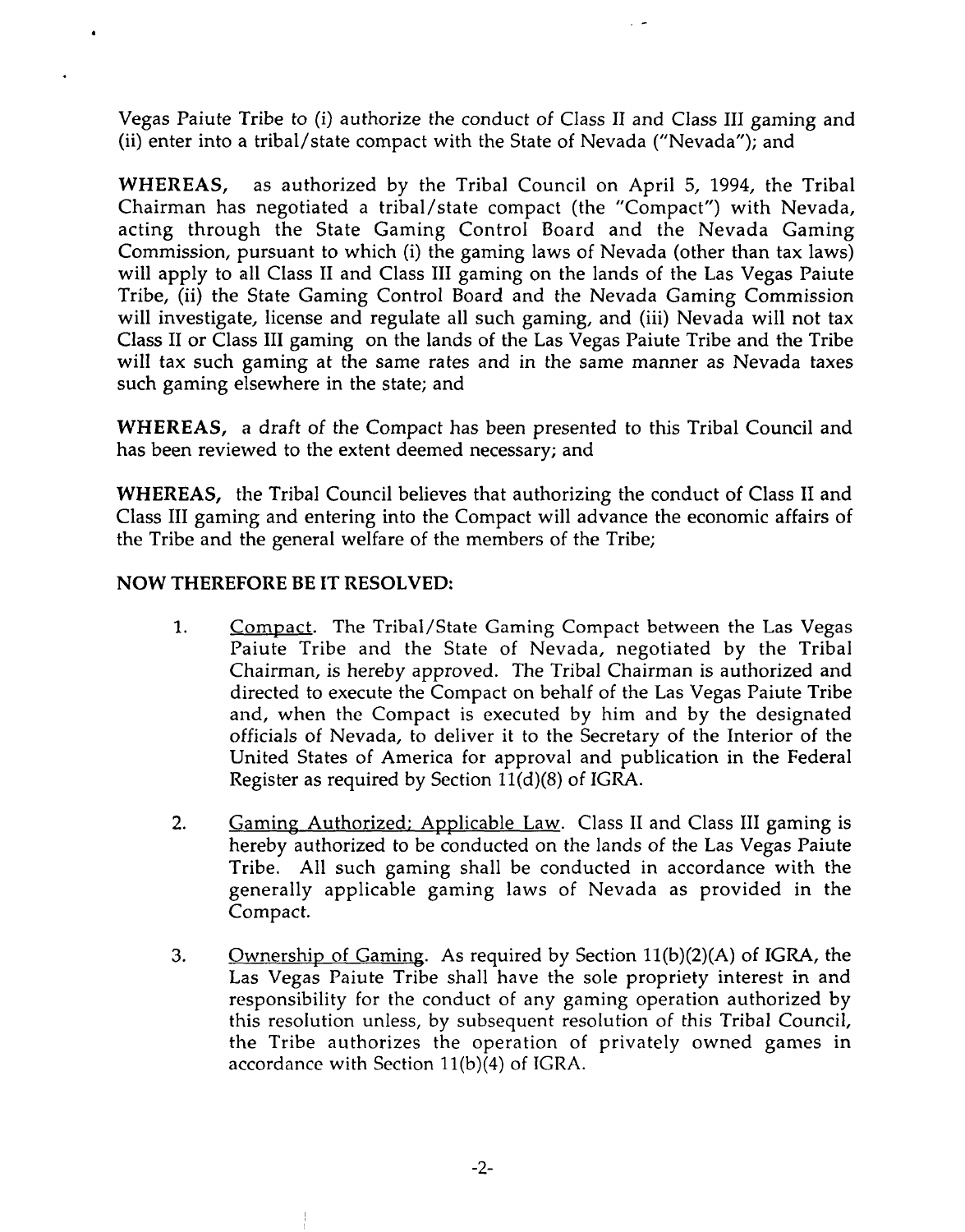- **4.** Use of Gaming Revenue. Net revenues (as defined in IGRA and the regulations promulgated thereunder) from Class I1 and Class I11 gaming shall be used only for the following purposes: to fund tribal government operations and programs, to provide for the general welfare of the Tribe and its members, to promote tribal economic development, to donate to charitable organizations, or to help fund operations of local government agencies. If the Tribal Council elects to make per capita payments to tribal members out of gaming revenues, it shall authorize such payments only upon approval of a plan submitted to the Secretary of the Interior under Section ll(b)(3) of IGRA.
- 5. Audit. The operator of any Class II or Class III gaming operation on lands of the Las Vegas Paiute Tribe shall deliver annually to the Tribe an independent audit of such gaming operations. The Tribe shall forward copies of the audit reports to the National Indian Gaming Commission. All gaming related contracts that result in the purchase of supplies, services, or concessions in excess of \$25,000 annually, except contracts for professional legal and accounting services, shall be specifically included within the scope of the audit.
- *6.* Protection of the Environment and Public Health and Safetv. All Class I1 and Class I11 gaming facilities shall be constructed, maintained and operated in a manner that adequately protects the environment and the public health and safety.
- 7. Licenses. Under the Compact, Nevada has the responsibility for investigating and licensing all Class II and Class III gaming on the lands of the Las Vegas Paiute Tribe. Nevada, acting through the State Gaming Control Board and the Nevada Gaming Commission, shall conduct all background investigations and licensing in accordance with Nevada's gaming laws and regulations. Because the Compact allocates sole jurisdiction to Nevada with respect to background investigations and licensing, the provisions of 25 C.F.R. parts 556 and 558, dealing with background investigations and licensing by a tribe, do not apply, as provided by 25 C.F.R. § 556.1 and 25 C.F.R. 5 558.1.

Nevada shall issue a separate license to each place, facility, or location where Class I1 or Class I11 gaming is conducted on the lands of the Las Vegas Paiute Tribe.

8. Repeal. Any previous resolutions or ordinances of this Tribal Council that are inconsistent with this resolution are hereby repealed.